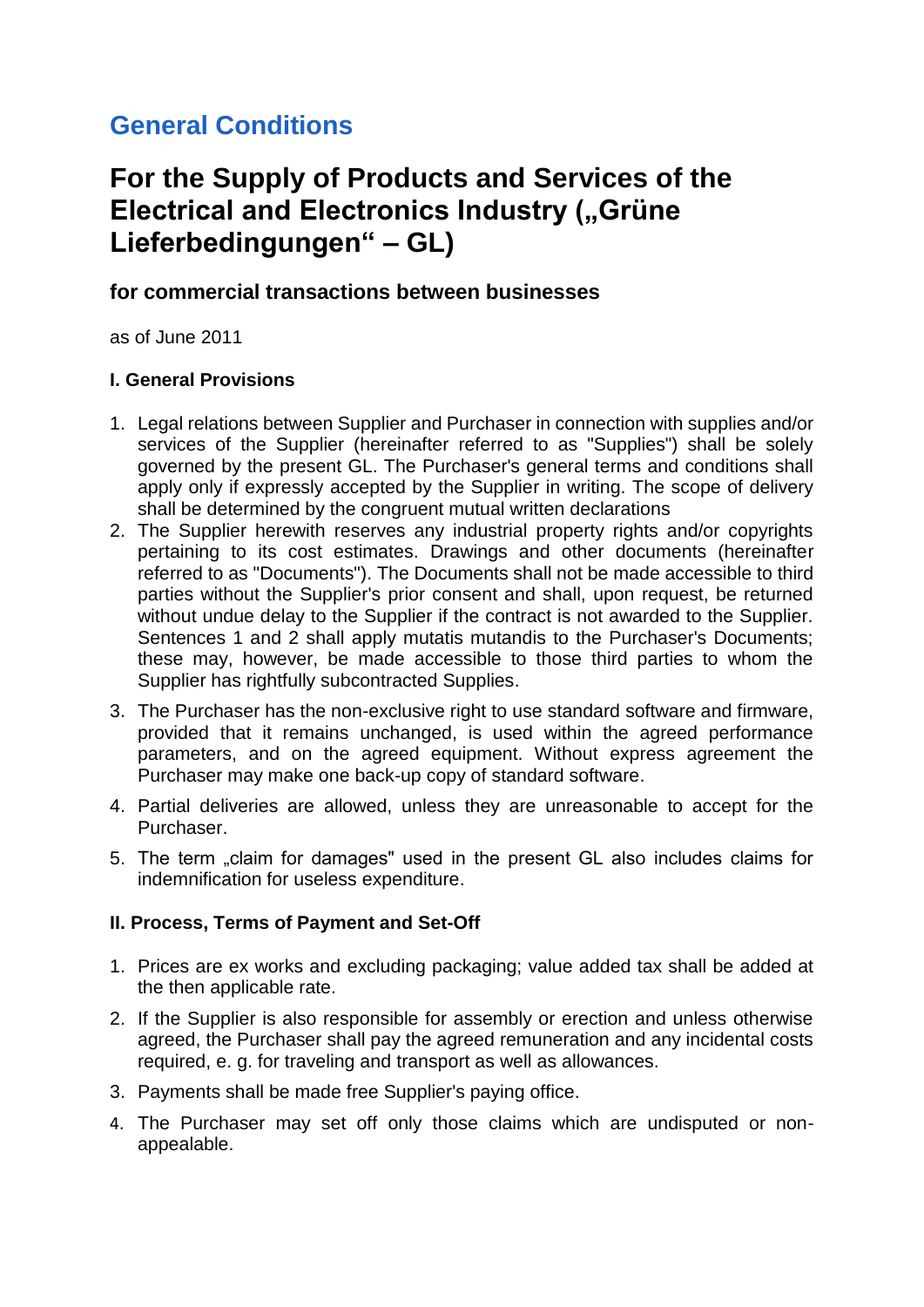## **III. Retention of Title**

- 1. The items pertaining to the Supplies ("Retained Goods") shall remain the Supplier's property until each and every claim the Supplier has against the Purchaser on account of the business relationship has been fulfilled. If the combined value of the Supplier's security interests exceeds the value of all secured claims by more than 20 %, the Supplier shall release a corresponding part of the security interest if so requested by the Purchaser; the Supplier shall be entitled to choose which security interest it wishes to release.
- 2. For the duration of the retention of title, the Purchaser may not pledge the Retained Goods or use them as security, and resale shall be possible only for resellers in the ordinary course of their business and only on condition that the reseller receives payment from its customer or makes the transfer of property to the customer dependent upon the customer fulfilling its Obligation to effect payment.
- 3. Should Purchaser resell Retained Goods, it assigns to the Supplier, already today, all claims it will have against its customers out of the resale, including any collateral rights and all balance claims, as security, without any subsequent declarations to this effect being necessary. lf the Retained Goods are sold on together with other items and no individual price has been agreed with respect to the Retained Goods, Purchaser shall assign to the Supplier such fraction of the total price claim as is attributable to the price of the Retained Goods invoiced by Supplier.
- 4.
- a) Purchaser may process, amalgamate or combine Retained Goods with other items. Processing is made for Supplier. Purchaser shall store the new item thus created for Supplier, exercising the due care of a diligent business person. The new items are considered as Retained Goods.
- b) Already today. Supplier and Purchaser agree that if Retained Goods are combined or amalgamated with other items that are not the property of Supplier, Supplier shall acquire co-ownership in the new item in proportion of the value of the Retained Goods combined or amalgamated to the other items at the time of combination or amalgamation. In this respect, the new items are considered as Retained Goods.
- c) The provisions on the assignment of claims according to No. 3 above shall also apply to the new item. The assignment, however, shall only apply to the amount corresponding to the value invoiced by Supplier for the Retained Goods that have been processed, combined or amalgamated.
- d) Where Purchaser combines Retained Goods with estate or movable goods, it shall, without any further declaration being necessary to this effect, also assign to Supplier as security its claim to consideration for the combination, including all collateral rights for the prorata amount of the value the combined Retained Goods have on the other combined items at the time of the combination
- 5. Until further notice, Purchaser may collect assigned claims relating to the resale. Supplier is entitled to withdraw Purchaser's permission to collect Funds for good reason, including, but not limited to delayed payment, suspension of payments, start of insolvency proceedings, protest or justified indications for overindebtedness or pending insolvency of Purchaser. In addition, Supplier may, upon expiry of an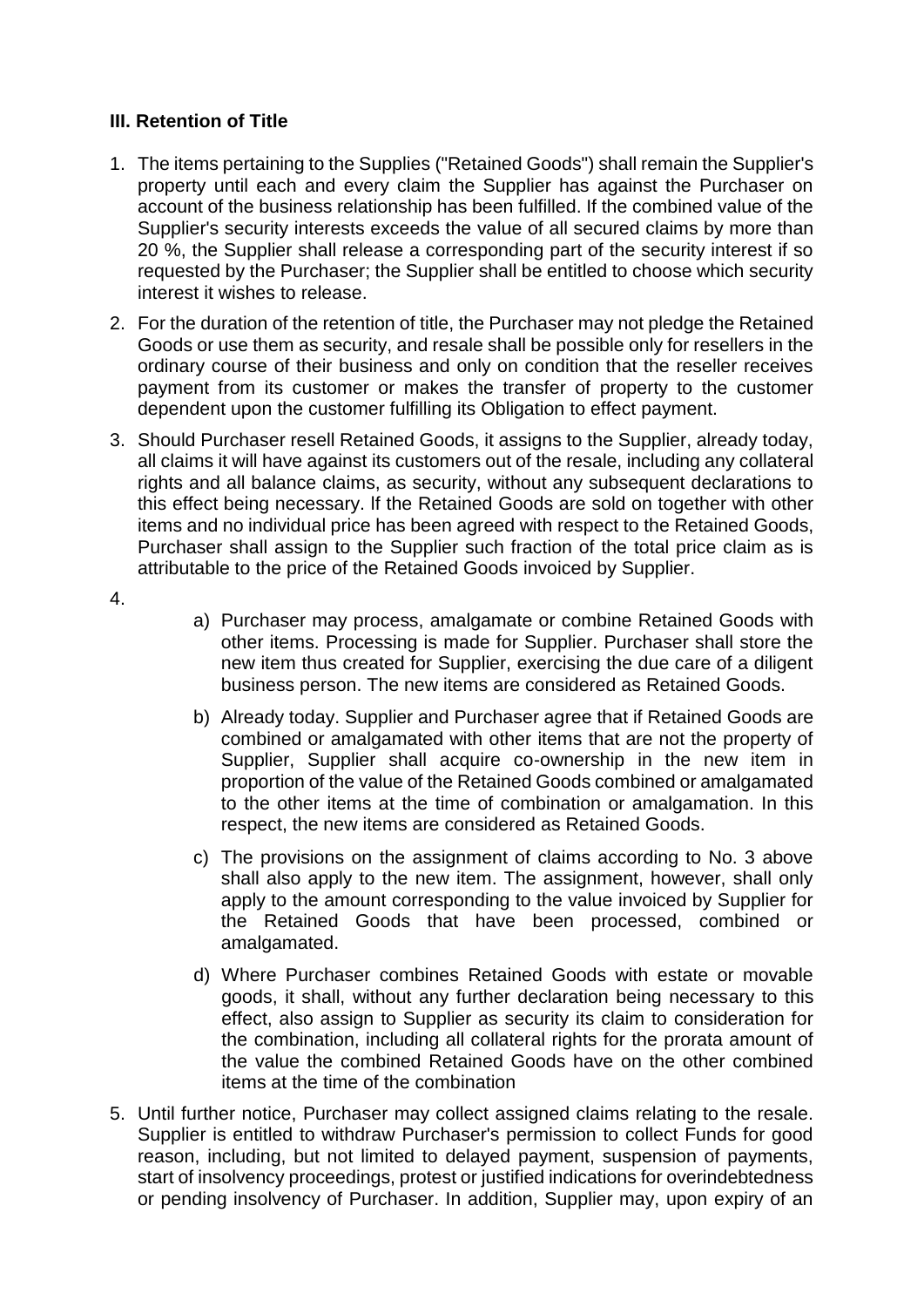adequate period of notice disclose the assignment, realize the claims assigned and demand that Purchaser informs its customer of the assignment.

- 6. The Purchaser shall inform the Supplier forthwith of any seizure or other act of intervention by third parties. If a reasonable interest can be proven, Purchaser shall, without undue delay, provide Supplier with the information and/or Documents necessary to assert the claims it has against its customers.
- 7. Where the Purchaser fails to fulfill its duties, fails to make payment due, or otherwise violates its obligations the Supplier shall be entitled to rescind the contract and take back the Retained Goods in the case of continued failure following expiry of a reasonable remedy period set by the Supplier; the statutory provisions providing that a remedy period is not needed shall be unaffected. The Purchaser shall be obliged to return the Retained Goods. The fact that the Supplier takes back Retained Goods and/or exercises the retention of title, or has the Retained Goods seized, shall not be construed to constitute a rescission of the contract, unless the Supplier so expressly declares.

#### **IV. Time for Supplies; Delay**

- 1. Times set for Supplies shall only be binding if all Documents to be furnished by the Purchaser, necessary permits and approvals, especially concerning plans, are received in time and if agreed terms of payment and other obligations of the Purchaser are fulfilled. If these conditions are not fulfilled in time, times set shall be extended reasonably; this shall not apply if the Supplier is responsible for the delay.
- 2. If non-observance of the times set is due to:
	- a) force majeure, such as mobilization, war, terror attacks, rebellion or similar events (e.g. strike or lockout);
	- b) virus attacks or other attacks on the Supplier's IT systems occurring despite protective measures were in place that complied with the principles of proper care;
	- c) hindrances attributable to German, US or otherwise applicable national, EU or international rules of foreign trade law or to other circumstances for which Supplier is not responsible; or
	- d) the fact that Supplier does not receive its own supplies in due time or in due form

such times shall be extended accordingly.

- 3. If the Supplier is responsible for the delay (hereinafter referred to as "Delay") and the Purchaser has demonstrably suffered a loss therefrom, the Purchaser may claim a compensation as liquidated damages of 0.5 % for every completed week of Delay, but in no case more than a total of 5 % of the price of that part of the Supplies which due to the Delay could not be put to the intended use.
- 4. Purchaser's claims for damages due to delayed Supplies as well as claims for damages in lieu of performance exceeding the limits specified in No. 3 above are excluded in all cases of delayed Supplies, even upon expiry of a time set to the Supplier to effect the Supplies. This shall not apply in cases of liability based on intent, gross negligence, or due to loss of life, bodily injury or damage to health. Rescission of the contract by the Purchaser based on statute is limited to cases where the Supplier is responsible for the delay. The above provisions do not imply a change in the burden of proof to the detriment of the Purchaser.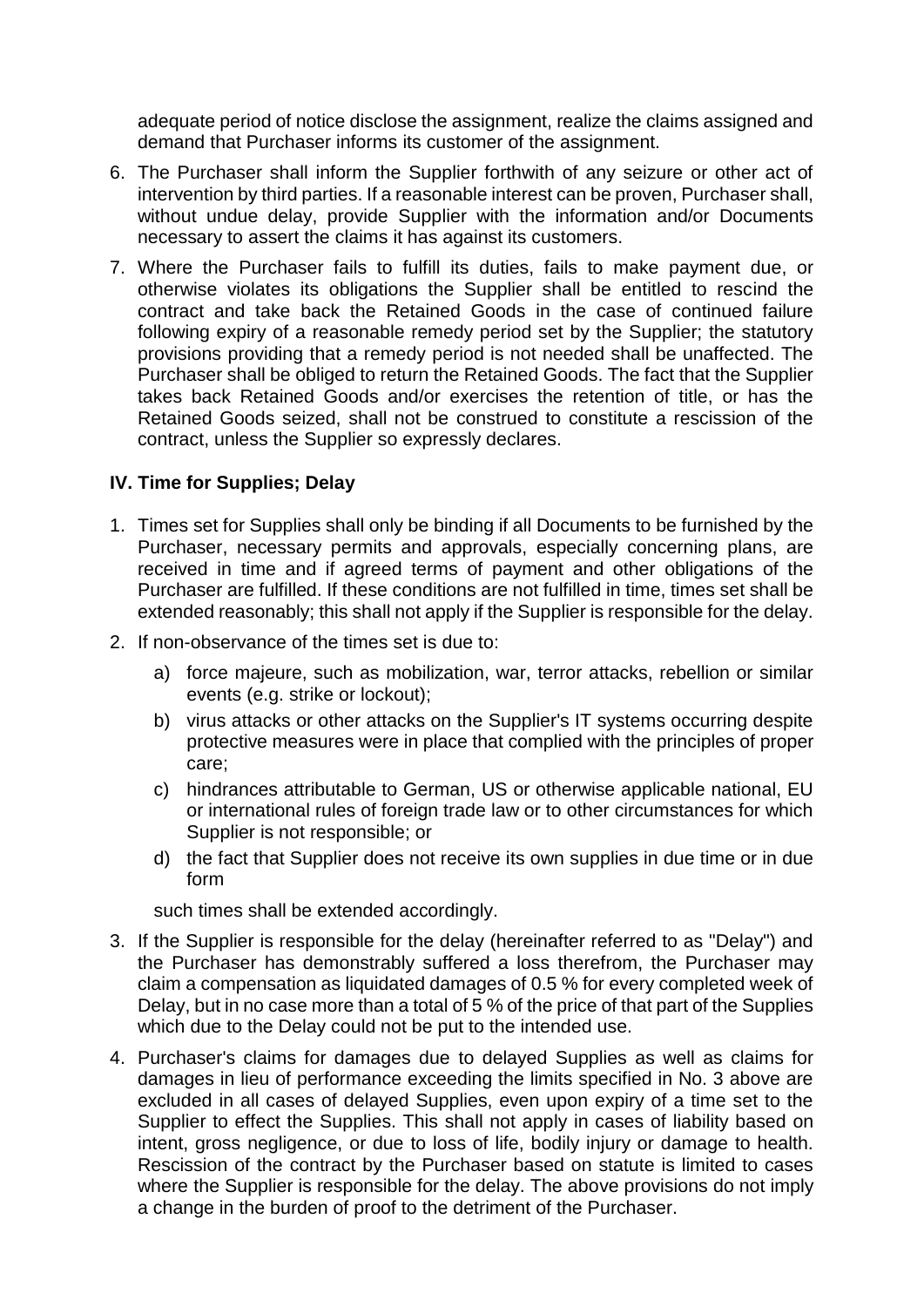- 5. At the Supplier's request, the Purchaser shall declare within a reasonable period of time whether it, due to the delayed Supplies, rescinds the contract or insists on the delivery of the Supplies.
- 6. If dispatch or delivery, due to Purchaser's request, is delayed by more than one month after notification of the readiness for dispatch was given, the Purchaser may be charged, for every additional month commenced, storage costs of 0.5 % of the price of the items of the Supplies, but in no case more than a total of 5 %. The parties to the contract may prove that higher or, as the case may be, lower storage costs have been incurred.

## **V. Passing of Risk**

- 1. Even where delivery has been agreed freight free, the risk shall pass to the Purchaser as follows:
	- a) if the delivery does not include assembly or erection the time when it is shipped or picked up by the carrier. Upon the Purchaser's request, the Supplier shall insure the delivery against the usual risks of transport at the Purchaser's expense;
	- b) if the delivery includes assembly or erection, at the day of taking over in the Purchaser's own works or, if so agreed, after a successful trial run.
- 2. The risk shall pass to the Purchaser if dispatch, delivery, the start or performance of assembly or erection, the taking over in the Purchaser's own works, or the trial run is delayed for reasons for which the Purchaser is responsible or if the Purchaser has otherwise failed to accept the Supplies.

## **VI. Assembly and Erection**

Unless otherwise agreed in written form, assembly and erection shall be subject to the following provisions:

- 1. Purchaser shall provide at its own expense and in due time:
	- a. all earth and construction work and other ancillary work outside the Supplier's scope, including the necessary skilled and unskilled labor, construction materials and tools;
	- b. the equipment and materials necessary for assembly and commissioning such as scaffolds, lifting equipment and other devices as well as fuels and lubricants;
	- c. energy and water at the point of use including connections, heating and lighting;
	- d. suitable dry and lockable rooms of sufficient size adjacent to the site for the storage of machine parts, apparatus, materials, tools, etc. and adequate working and recreation rooms for the erection personnel, including sanitary facilities as are appropriate in the specific circumstances; furthermore, the Purchaser shall take all measures it would take for the protection of its own possessions to protect the possessions of the Supplier and of the erection personnel at the site;
	- e. protective clothing and protective devices needed due to particular conditions prevailing on the specific site.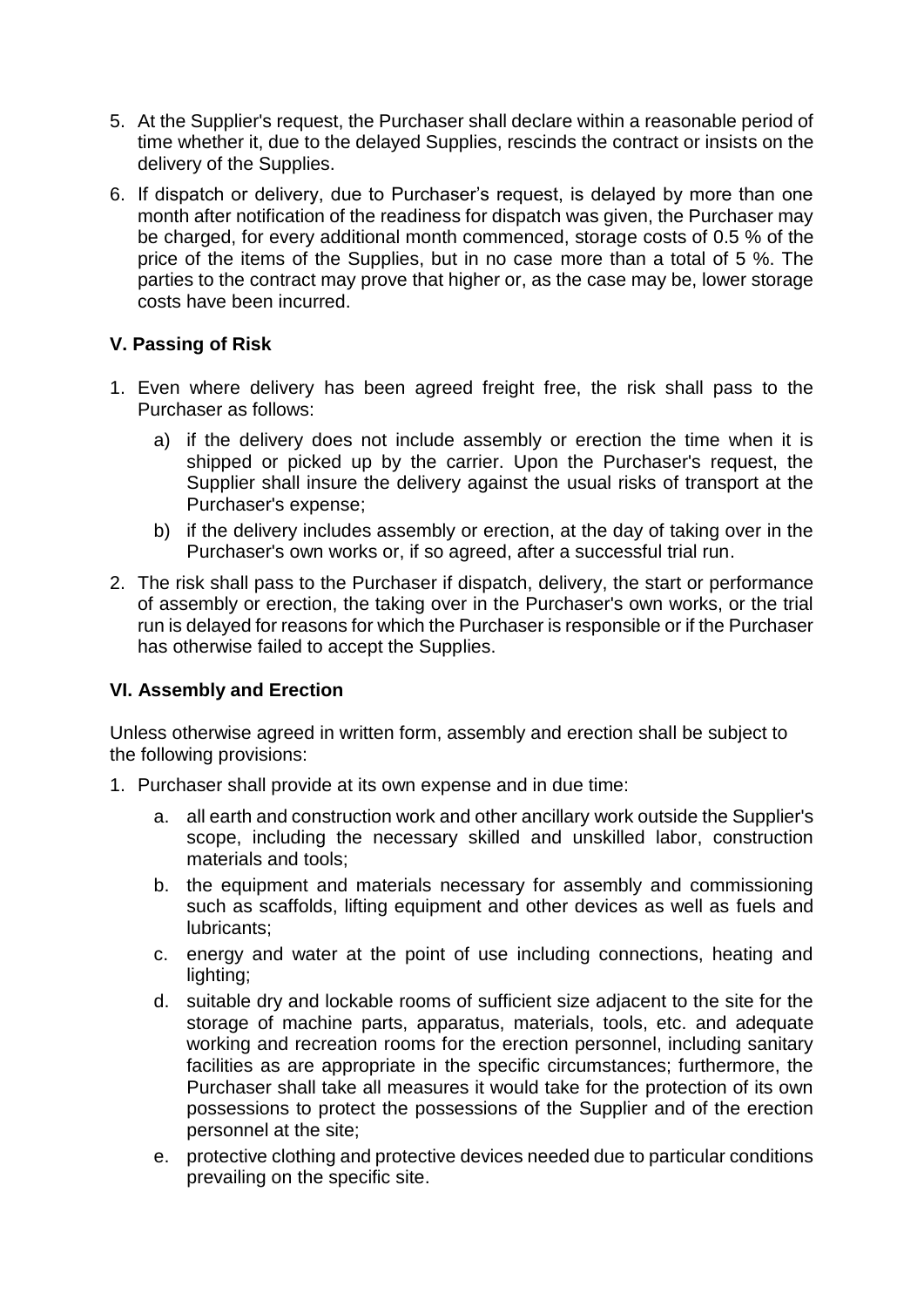- 2. Before the erection work starts, the Purchaser shall unsolicitedly make available any information required concerning the location of concealed electric power, gas and water lines or of similar installations as well as the necessary structural data.
- 3. Prior to assembly or erection, the materials and equipment necessary for the work to start must be available on the site of assembly or erection and any preparatory work must have advanced to such a degree that assembly or erection can be started as agreed and carried out without interruption. Access roads and the site of assembly or erection must be level and clear.
- 4. If assembly, erection or commissioning is delayed due to circumstances for which the Supplier is not responsible. The Purchaser shall bear the reasonable costs incurred for idle times and any additional traveling expenditure of the Supplier or the erection personnel.
- 5. The Purchaser shall attest to the hours worked by the erection personnel towards the Supplier at weekly intervais and the Purchaser shall immediately confirm in written form if assembly, erection or commissioning has been completed.
- 6. If, after completion, the Supplier demands acceptance of the Supplies, the Purchaser shall comply therewith within a period of two weeks. The same consequences as upon acceptance arise if and when the Purchaser lets the two week period expire or the Supplies are put to use after completion of agreed test phases, if any.

## **VII. Receiving Supplies**

The Purchaser shall not refuse to receive Supplies due to minor defects.

## **VIII. Defects as to Quality**

The Supplier shall be liable for defects as to quality ("Sachmängel", hereinafter referred to as "Defects",) as follows:

- 1. Defective parts or defective services shall be, at the Supplier's discretion, repaired, replaced or provided again free of charge, provided that the reason for the Defect had already existed at the time when the risk passed.
- 2. Claims for repair or replacement are subject to a statute of limitations of 12 months calculated from the start of the statutory statute of limitations; the same shall apply mutatis mutandis in the case of rescission and reduction. This shall not apply where longer periods are prescribed by law according to Sec. 438 para. 1 No. 2 (buildings and things used for a building), Sec. 479 para. 1 (right of recourse), and Sec. 634a para. 1 No. 2 (defects of a building) German Civil Code ("Bürgerliches Gesetzbuch"), in the case of intent, fraudulent concealment of the Defect or noncompliance with guaranteed characteristics ("Beschaffenheitsgarantie"). The legal provisions regarding suspension of the statute of limitations ("Ablaufhemmung", "Hemmung") and recommencement of limitation periods shall be unaffected.
- 3. Notifications of Defect by the Purchaser shall be given in written form without undue delay.
- 4. In the case of notification of a Defect, the Purchaser may withhold payments to an amount that is in a reasonable proportion to the Defect. The Purchaser, however, may withhold payments only if the subject-matter of the notification of the Defect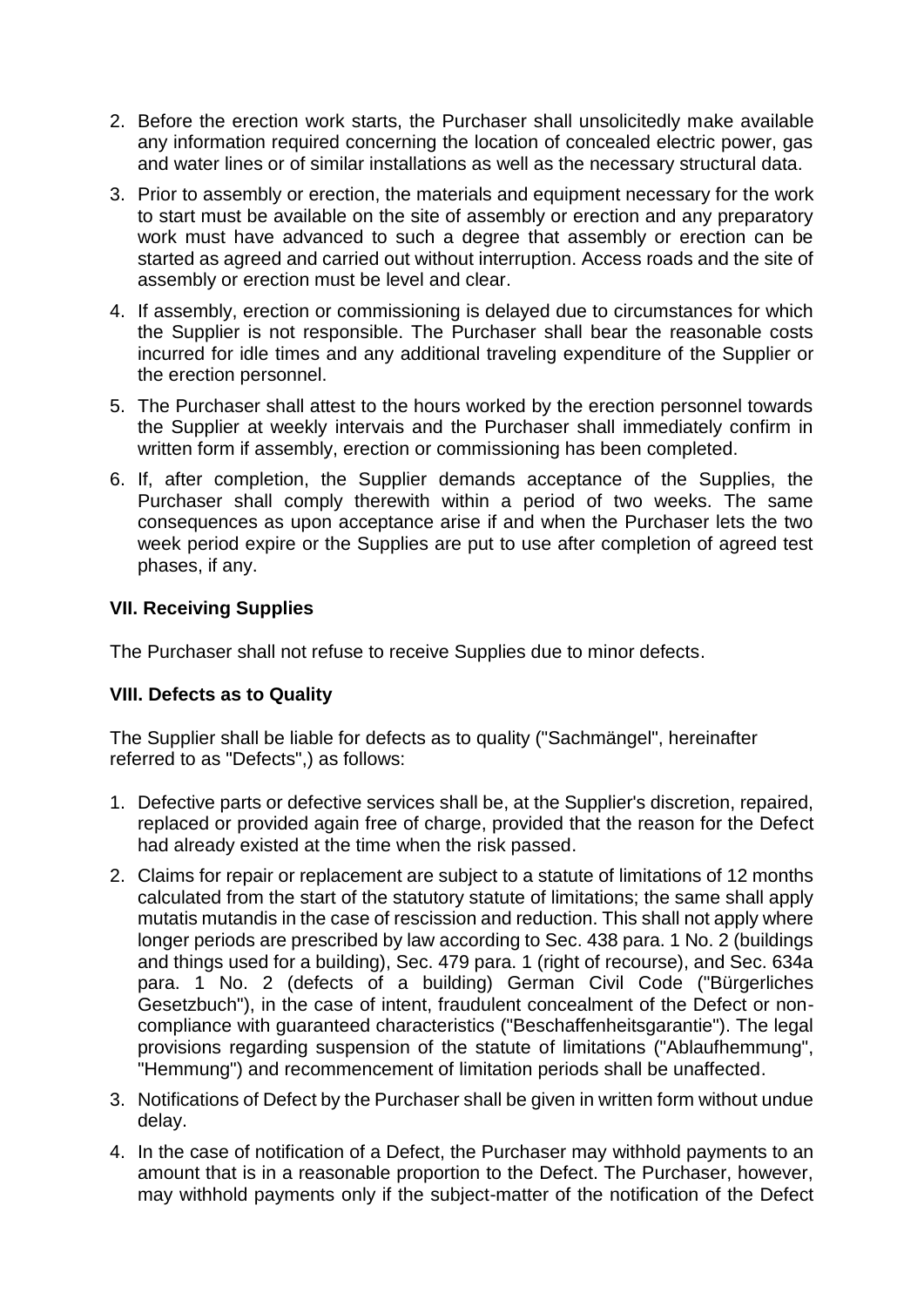involved is justified and incontestable. The Purchaser has no right to withhold payments to the extent that its claim of a Defect is time-barred. Unjustified notifications of Defect shall entitle the Supplier to demand reimbursement of its expenses by the Purchaser.

- 5. The Supplier shall be given the opportunity to repair or to replace the defective good ("Nacherfüllung") within a reasonable period of time.
- 6. If repair or replacement is unsuccessful, the Purchaser is entitled to rescind the contract or reduce the remuneration; any claims for damages the Purchaser may have according to No. 10 shall be unaffected.
- 7. There shall be no claims based on Defect in cases of insignificant deviations from the agreed quality, of only minor impairment of usability, of natural wear and tear, or damage arising after the passing of risk from faulty or negligent handling, excessive strain, unsuitable equipment, defective civil works, inappropriate foundation soil, or claims based on particular external influences not assumed under the contract, or from non-reproducible software errors. Claims based on defects attributable to improper modifications or repair work carried out by the Purchaser or third parties and the consequences thereof are likewise excluded.
- 8. The Purchaser shall have no claim with respect to expenses incurred in the course of supplementary performance, including costs of travel, transport, labor, and material, to the extent that expenses are increased because the subject matter of the Supplies has subsequently been brought to another location than the Purchaser's branch office, unless doing so complies with the normal use of the Supplies.
- 9. The Purchaser's right of recourse against the Supplier pursuant to Sec. 478 BGB is limited to cases where the Purchaser has not concluded an agreement with its customers exceeding the scope of the statutory provisions governing claims based on Defects. Moreover, No. 8 above shall apply mutatis mutandis to the scope of the right of recourse the Purchaser has against the Supplier pursuant to Sec. 478 para. 2 BGB.
- 10.The Purchaser shall have no claim for damages based on Defects. This shall not apply to the extent that a Defect has been fraudulently concealed, the guaranteed characteristics are not complied with, in the case of loss of life, bodily injury or damage to health, and/or intentionally or grossly negligent breach of contract on the part of the Supplier. The above provisions do not imply a change in the burden of proof the detriment of the Purchaser. Any other or additional claims of the Purchaser exceeding the claims provided for in this Article VIII, based on a Defect. are excluded.

#### **IX. Industrial Property Rights and Copyrights; Defects in Title**

1. Unless otherwise agreed, the Supplier shall provide the Supplies free from third parties' industrial property rights and copyrights (hereinafter referred to as "IPR") with respect to the country of the place of delivery only. If a third party asserts a justified claim against the Purchaser based on an infringement of an IPR by the Supplies made by the Supplier and used in conformity with the contract, the Supplier shall be liable to the Purchaser within the time period stipulated in Article VIII No. 2 as follows: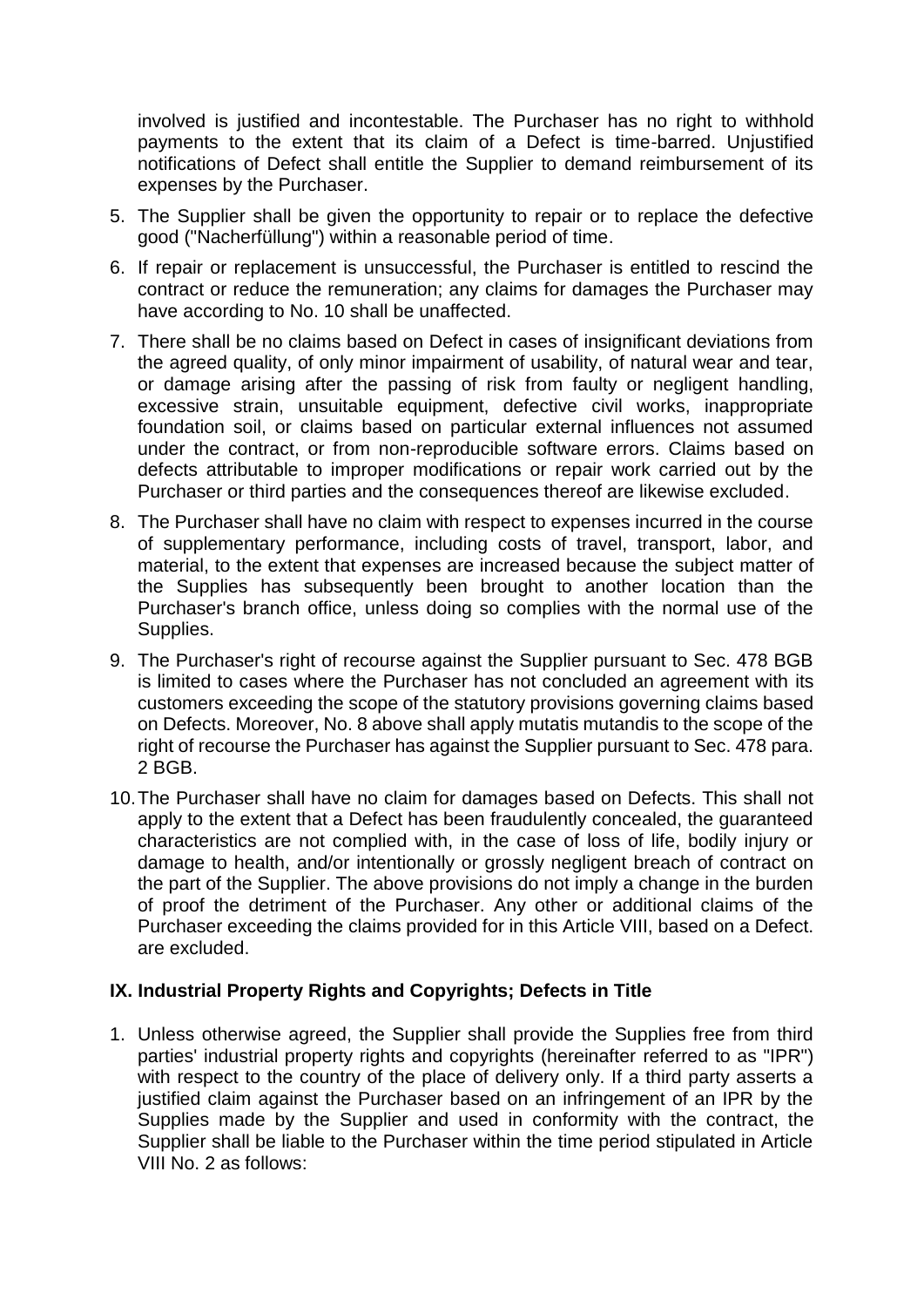- a) The Supplier shall choose whether to acquire, at its expense, the right to use the IPR with respect to the Supplies concerned or whether to modify the Supplier such that they no longer infringe the IPR or replace them. If this would be impossible for the Supplier under reasonable conditions, the Purchaser may rescind the contract or reduce the remuneration pursuant to the applicable statutory provisions;
- b) The Supplier's liability to pay damages is governed by Article XII;
- c) The above obligations of the Supplier shall apply only if the Purchaser (i) immediately notifies the Supplier of any such claim asserted by the third party in written form, (ii) does not concede the existence of an infringement and (iii) leaves any protective measures and settlement negotiations to the Supplier's discretion. lf the Purchaser stops using the Supplies in order to reduce the damage or for other good reason, it shall be obliged to point out to the third party that no acknowledgement of the alleged infringement may be inferred from the fact that the use has been discontinued.
- 2. Claims of the Purchaser shall be excluded if it is responsible for the infringement of an IPR.
- 3. Claims of the Purchaser are also excluded if the infringement of the IPR is caused by specifications made by the Purchaser, by a type of use not foreseeable by the Supplier or by the Supplies being modified by the Purchaser or being used together with products not provided by the Supplier.
- 4. In addition, with respect to claims by the Purchaser pursuant to No. **1** a) above, Article VIII Nos. 4, 5, and 9 shall apply mutatis mutandis in the event of an infringement of an IPR.
- 5. Where other defects in title occur. Article VIII shall apply mutatis mutandis.
- 6. Any other claims of the Purchaser against the Supplier or its agents or any such claims exceeding the claims provided for in this Article IX, based on a defect in title, are excluded.

## **X. Conditional Performance**

- 1. The performance of this contract is conditional upon that no hindrances attributable to German, US or otherwise applicable national, EU or international rules of foreign trade law or any embargos or other sanctions exist.
- 2. The Purchaser shall provide any information and Documents required for export, transport and import purposes.

#### **XI. Impossibility of Performance; Adaptation of Contract**

1. To the extent that delivery is impossible, the Purchaser is entitled to claim damages. unless the Supplier is not responsible for the impossibility. The Purchaser's claim for damages is, however, limited to an amount of 10 % of the value of the part of the Supplies which, owing to the impossibility, cannot be put to the intended use. This limitation shall not apply in the case of liability based on intent, gross negligence or loss of life, bodily injury or damage to health; this does not imply a change in the burden of proof to the detriment of the Purchaser. The Purchaser's right to rescind the contract shall be unaffected.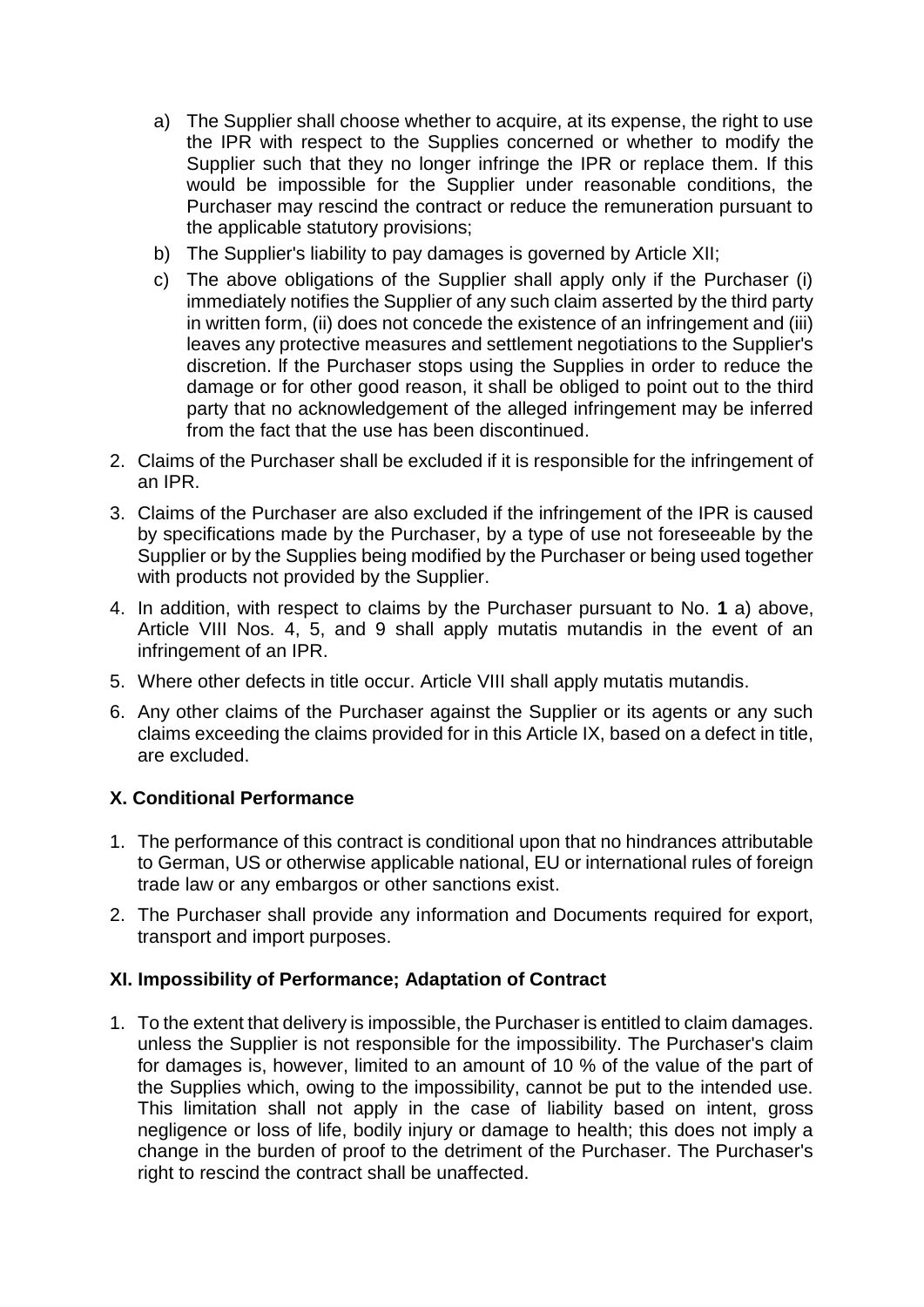2. Where events within the meaning of Article IV No. 2 (a) to (c) substantially change the economic importance or the contents of the Supplies or considerably affect the Supplier's business, the contract shall be adapted taking into account the principles of reasonableness and good faith. To the extent this is not justifiable for economic reasons, the Supplier shall have the right to rescind the contract. The same applies if required export permits are not granted or cannot be used. If the Supplier intends to exercise its right to rescind the contract, it shall notify the Purchaser thereof without undue delay alter having realized the repercussions of the event; this shall also apply even where an extension of the delivery period has previously been agreed with the Purchaser.

#### **XII. Other claims for Damages**

- 1. Unless otherwise provided for in the present GL, the Purchaser has no claim for damages based on whatever legal reason, including infringement of duties arising in connection with the contract or tort.
- 2. This does not apply if liability is based on:
	- a) the German Product Liability Act ("Produkthaftungsgesetz");
	- b) intent;
	- c) gross negligence on the part of the owners, legal representatives or executives;
	- d) fraud;
	- e) failure to comply with a guarantee granted;
	- f) negligent injury to life, limb or health; or
	- g) negligent breach of a fundamental condition of contract ("wesentliche Vertragspflichten").

However, claims for damages arising from a breach of a fundamental condition of contract shall be limited to the foreseeable damage which is intrinsic to the contract, provided that no other of the above case applies.

3. The above provision does not imply a change in the burden of proof to the detriment of the Purchaser.

## **XIII. Venue and Applicable law**

- 1. If the Purchaser is a businessman, sole venue for all disputes arising directly or indirectly out of the contract shall be the Supplier's place of business. However, the Supplier may also bring an action at the Purchaser's place of business.
- 2. This contract and its interpretation shall be governed by German Law, to the exclusion of the United Nations Convention on contracts for the International Sale of Goods (CISG).

#### **XIV. Severability Clause**

The legal invalidity of one or more provisions of this Agreement in no way affects the validity of the remaining provisions. This shall not apply if it would be unreasonably onerous for one of the parties to be obligated to continue the contract.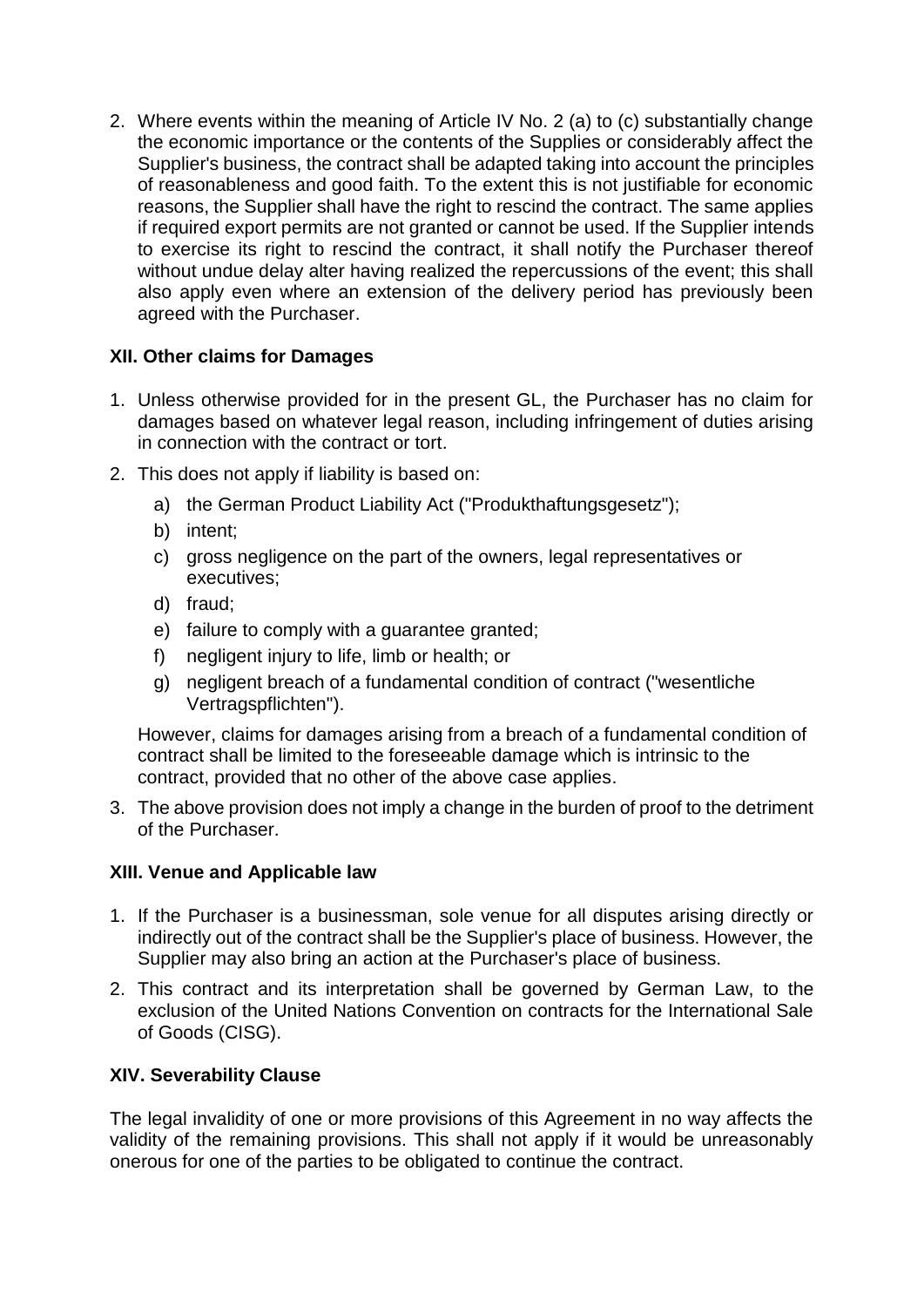# **Supplementary Clause: Extended Retention of Title**

#### **Model Contract of ZVEI — German Electrical and Electronic Manufacturers' Association**

as of June 2011

The following Basic and Extended Retention of Title shall be agreed:

- 1. The items pertaining to the Supplies ("Retained Goods") shall remain the Supplier's property until each and every claim the Supplier has against the Purchaser on account of the business relationship has been fulfilled. If the combined value of the Suppliers security interests exceeds the value of all secured claims by more than 20 %, the Supplier shall release a corresponding part of the security interest if so requested by the Purchaser, the Supplier shall be entitled to choose which security interest it wishes to release.
- 2. For the duration of the retention of title, the Purchaser may not pledge the Retained Goods or use them as security, and resale shall be possible only for resellers in the ordinary course of their business and only on condition that the reseller receives payment from its customer or makes the transfer of property to the customer dependent upon the customer fulfilling its obligation to effect payment.
- 3. Should Purchaser resell Retained Goods, it assigns to the Supplier, already today, all claims it will have against its customers out of the resale, including any collateral rights and all balance claims, as security, without any subsequent declarations to this effect being necessary. If the Retained Goods are sold on together with other items and no individual price has been agreed with respect to the Retained Goods, Purchaser shall assign to the Supplier such fraction of the total price claim as is attributable to the price of the Retained Goods invoiced by Supplier.
- 4.
- a) Purchaser may process, amalgamate or combine Retained Goods with other items. Processing is made for Supplier. Purchaser shall store the new item thus created for Supplier, exercising the due care of a diligent business person. The new items are considered as Retained Goods,
- b) Already today, Supplier and Purchaser agree that if Retained Goods are combined or amalgamated with other items that are not the property of Supplier, Supplier shall acquire co-ownership in the new item in proportion of the value of the Retained Goods combined or amalgamated to the other items at the time of combination or amalgamation. In this respect, the new items are considered as Retained Goods.
- c) The provisions on the assignment of claims according to No.3 above shall also apply to the new item. The assignment, however, shall only apply to the amount corresponding to the value invoiced by Supplier for the Retained Goods that have been processed, combined or amalgamated.
- d) Where Purchaser combines Retained Goods with real estate or movable goods, it shall, without any further declaration being necessary to this effect, also assign to Supplier as security its claim to consideration for the combination, including all collateral rights for the pro-rat amount of the value